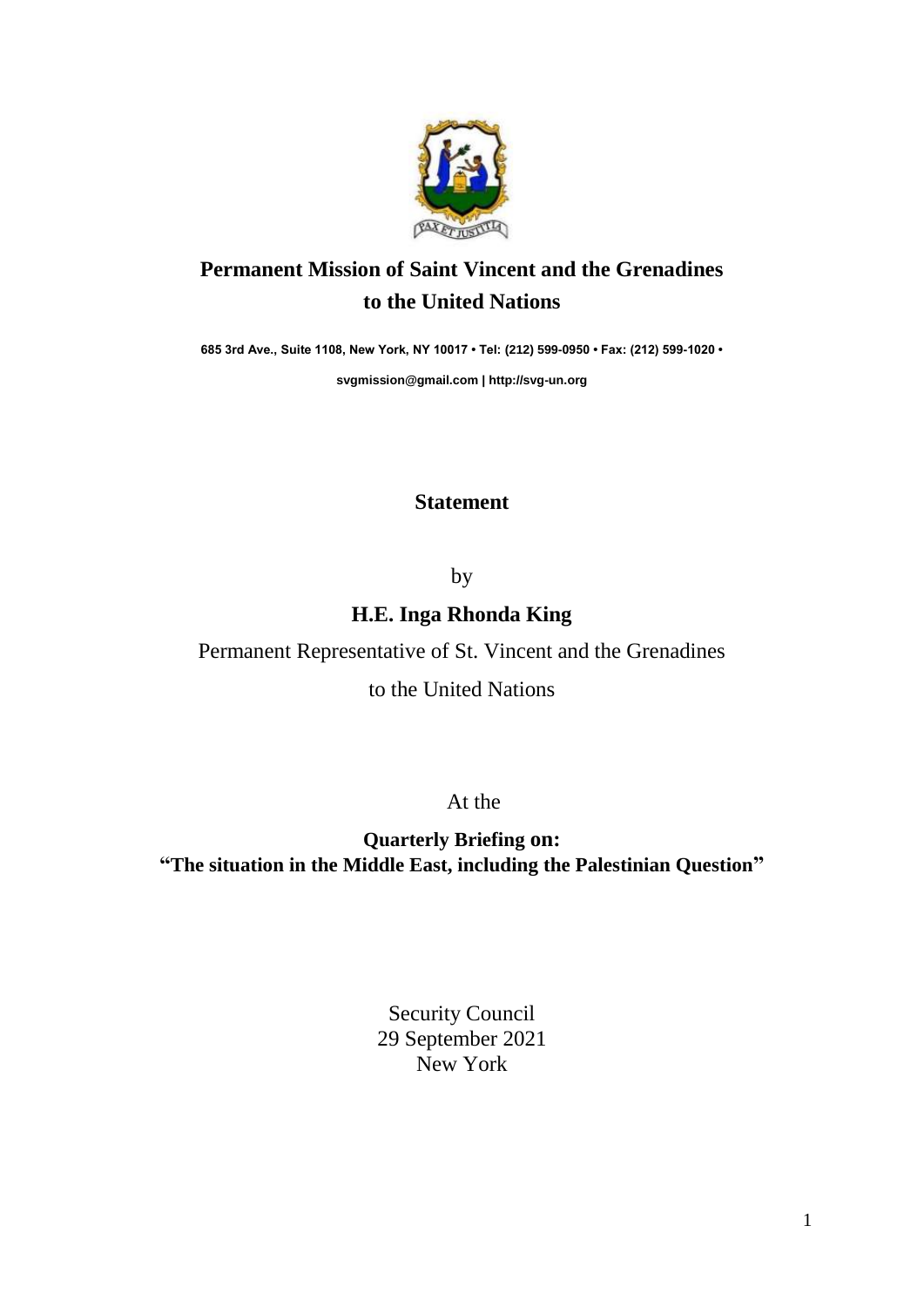Thank you, Madam President, I also thank the briefers for their powerful and enlightening presentations.

The grave security situation that continues in the State of Palestine is of particular concern to Saint Vincent and the Grenadines. Palestinian people and the territory of the State of Palestine are in more urgent need of international protection, as Israel continues its ongoing settlement activities and the demolition of Palestinian structures in the occupied territory. So, we reiterate here again today, the ongoing occupation of Palestinian territories constitutes a flagrant violation of international law and remains a significant threat to lasting and comprehensive peace. We call on Israel, the occupying power to cease all settlement activities, and to abide by its legal obligations and responsibilities under the Fourth Geneva Convention. Further, as reinforced by resolution 2334 (2016), we condemn all measures aimed at altering the demographic composition, character and status of the Palestinian Territory occupied since 1967.

As we have said many times, freedom and justice for the Palestinian people can only be achieved through a lasting two-state solution that allows for the peaceful existence of the State of Palestine based on pre-1967 borders, and the full recognition of their sovereignty, territorial integrity, and political independence. Moreover, the continued oppression of the Palestinian people undermines their legitimate claims to dignity, equality, and human rights.